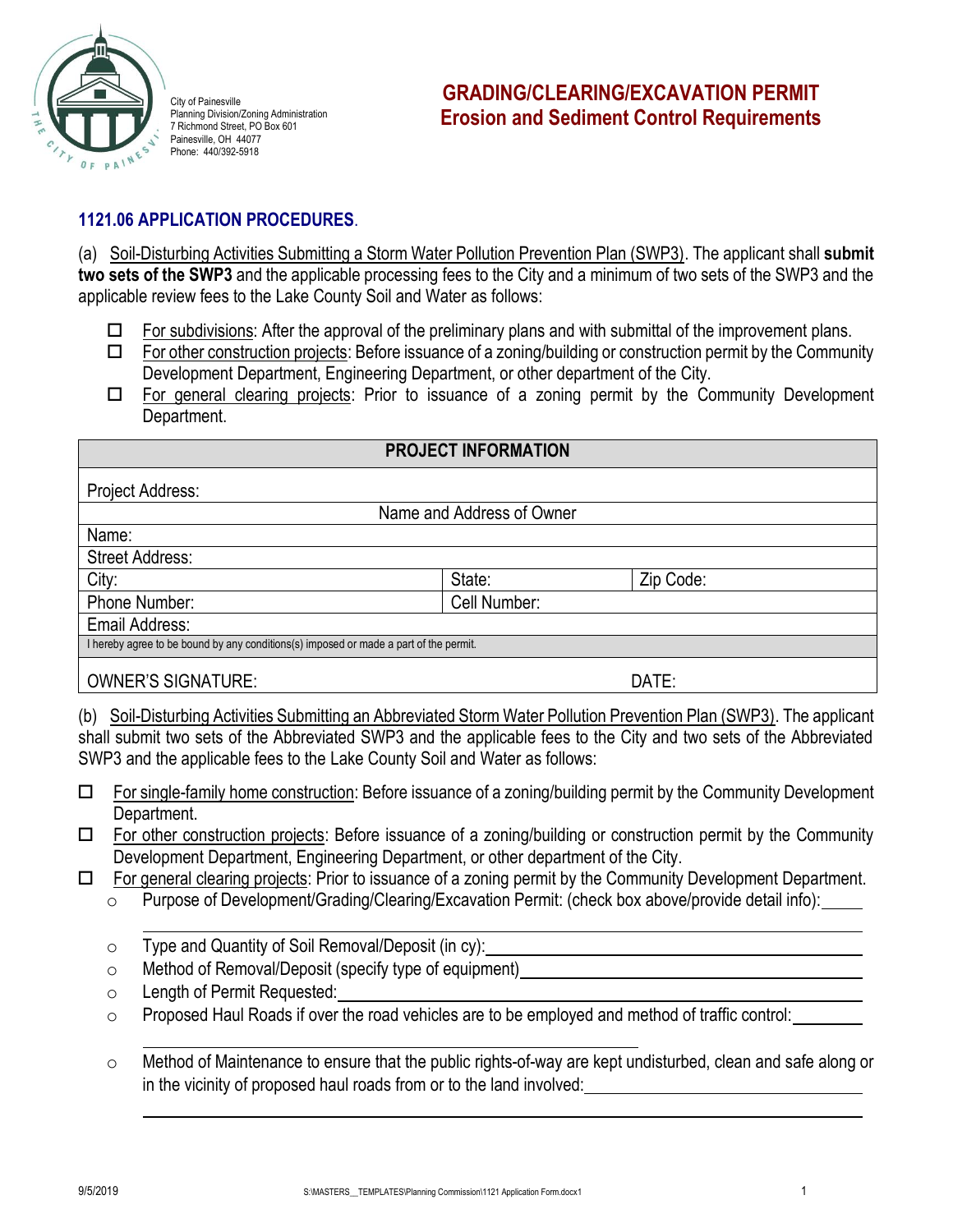- o Method of Erosion and Sediment Control Include Schedule of Installation:
- o Method of Dust Control:
- o Method of Stormwater Runoff Control during Construction:
- o Method of Land Stabilization after Completion:

c) The City of Painesville and the Lake County Soil and Water shall review the SWP3 or Abbreviated SWP3 submitted under Section [1121.06\(](http://library.amlegal.com/nxt/gateway.dll?f=jumplink$jumplink_x=Advanced$jumplink_vpc=first$jumplink_xsl=querylink.xsl$jumplink_sel=title;path;content-type;home-title;item-bookmark$jumplink_d=ohio(painesville_oh)$jumplink_q=%5bfield%20folio-destination-name:%271121.06%27%5d$jumplink_md=target-id=JD_1121.06)a) or (b) for conformance with this regulation and approve, or return it with comments and recommendations for revisions Lake County Soil and Water recommendations will be provided to the City for appropriate action. **WITHIN FOUR WEEKS**, the City will respond to the applicant's SWP3/Abbreviated SWP3 submittal. A submittal rejected because of deficiencies shall receive a letter stating specific problems and the procedures for filing a revised submittal. City has final approval.

*(d) Soil-disturbing activities shall not begin and zoning/building permits shall not be issued without:*

- *(1) Approved SWP3 or Abbreviated SWP3, unless specifically directed by the City Engineer and/or City Planner.*
- *(2) Installation of erosion and sediment controls.*
- *(3) Physical marking in the field of protected areas or critical areas, including wetlands and riparian areas.*

(e) SWP3 for individual sublots in a subdivision will not be approved unless the larger common plan of development or sale containing the sublot is in compliance with this regulation.

(f) The developer, engineer, and contractor, and other principal parties, shall meet with the City Engineer for **A PRE-CONSTRUCTION MEETING NO LESS THAN SEVEN DAYS PRIOR TO SOIL-DISTURBING ACTIVITY** at the site to ensure that erosion and sediment control devices are properly installed, limits of disturbance and buffer areas are properly delineated, and construction personnel are aware of such devices and areas. Pre-construction meetings for Abbreviated SWP3s may be waived at the discretion of the City Engineer.

(g) Approvals issued in accordance with this regulation shall remain valid for one year from the date of approval. The approved project must be started within that year. Long-term construction projects scheduled to take longer than one year to complete will be addressed on a case-by-case basis.

## **1121.11 FEES**.

The SWP3 and Abbreviated SWP3 review, filing, and inspection fee is part of a complete submittal and is required to be submitted to the City of Painesville and the Lake County Soil and Water before the review process begins. Please consult with the City Engineer and the City Planner for the current fee schedule.

## **1121***.***12** *BOND*.

(a) If a SWP3 or Abbreviated SWP3 is required by this regulation, soil-disturbing activities shall not be permitted until a cash bond or deposit has been provided to the City Finance Department to be held in deposit trust.

The amount shall be a five thousand-dollar (\$5,000.00) minimum, and an additional five thousand dollars (\$5,000.00) paid for each subsequent acre or fraction thereof or the cost of stabilizing disturbed areas based on a fee schedule established by the City.

*Note: Please review and consult with Soil and Water Conservation District as applicable to ensure bond or deposit amount is adequate.*